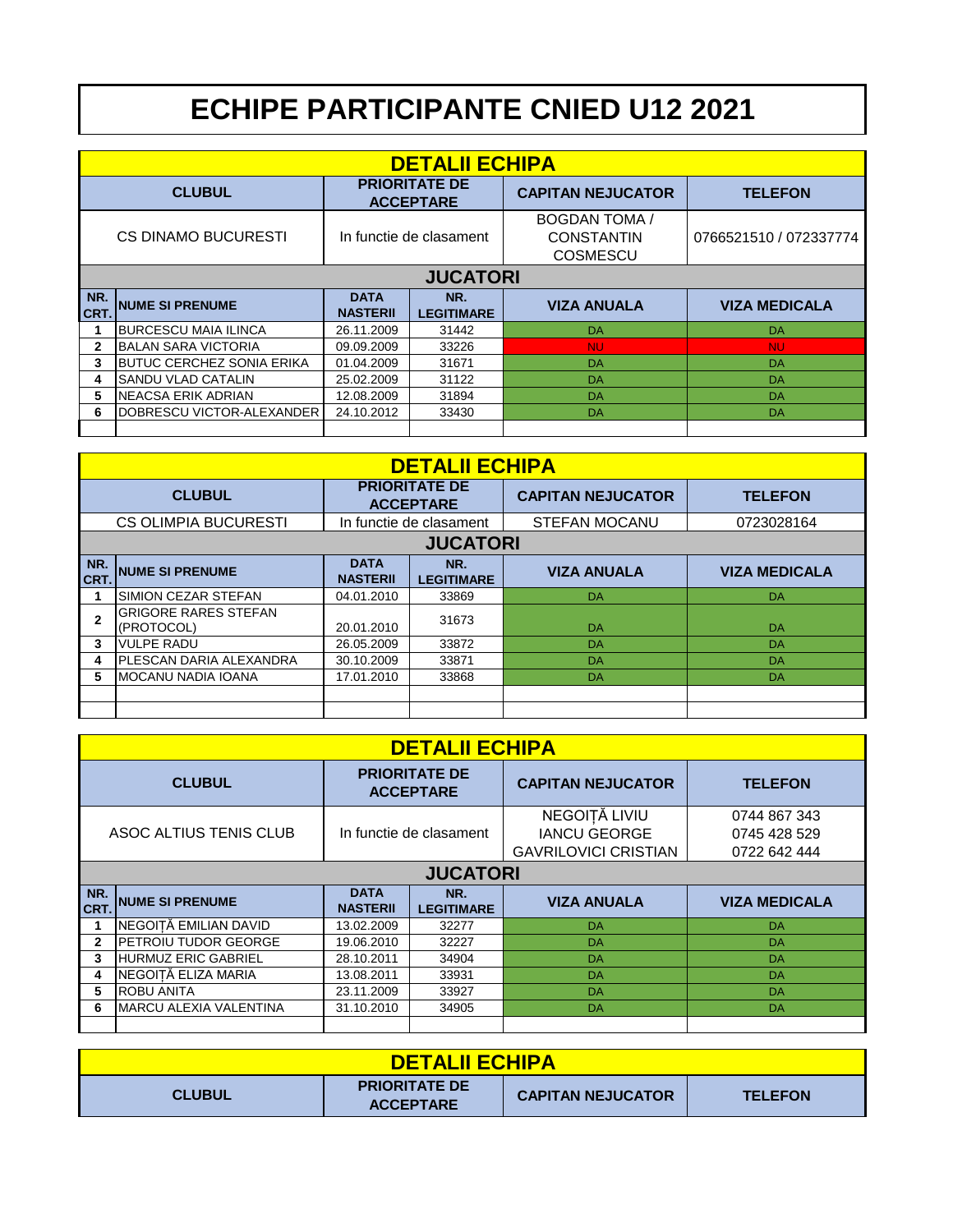| <b>CHAMPION CLUB 1</b> |                           |                                |                          | <b>FRANCIUC PAUL</b><br><b>BURDUF TUDOR</b> | 0753976066<br>0784418141 |
|------------------------|---------------------------|--------------------------------|--------------------------|---------------------------------------------|--------------------------|
|                        |                           |                                | <b>JUCATORI</b>          |                                             |                          |
| NR.<br><b>CRT.</b>     | <b>NUME SI PRENUME</b>    | <b>DATA</b><br><b>NASTERII</b> | NR.<br><b>LEGITIMARE</b> | <b>VIZA ANUALA</b>                          | <b>VIZA MEDICALA</b>     |
|                        | ICRACIUN DARIUS ALEXANDRU | 14.04.2010                     | 32280                    | DA                                          | DA                       |
|                        | IMIHAILESCU DAVID MIRCEA  | 27.07.2009                     | 32223                    | DA                                          | <b>NU</b>                |
|                        | DIEAC LUCA                | 09.02.2010                     | 32874                    | DA                                          | DA                       |
|                        | ANDRESOIU SMARANDA ANA    | 04.09.2009                     | 33736                    | DA                                          | <b>NU</b>                |
|                        | ICAPATINA CARMEN ANDREEA  | 22.11.2010                     | 34302                    | DA                                          | DA                       |
|                        |                           |                                |                          |                                             |                          |
|                        |                           |                                |                          |                                             |                          |

| <b>DETALII ECHIPA</b>  |                                  |                                          |                          |                                             |                          |  |  |  |
|------------------------|----------------------------------|------------------------------------------|--------------------------|---------------------------------------------|--------------------------|--|--|--|
| <b>CLUBUL</b>          |                                  | <b>PRIORITATE DE</b><br><b>ACCEPTARE</b> |                          | <b>CAPITAN NEJUCATOR</b>                    | <b>TELEFON</b>           |  |  |  |
| <b>CHAMPION CLUB 2</b> |                                  | 2                                        |                          | <b>FRANCIUC PAUL</b><br><b>DEDIU STEFAN</b> | 0753976066<br>0727020902 |  |  |  |
|                        | <b>JUCATORI</b>                  |                                          |                          |                                             |                          |  |  |  |
| NR.<br>CRT.            | <b>NUME SI PRENUME</b>           | <b>DATA</b><br><b>NASTERII</b>           | NR.<br><b>LEGITIMARE</b> | <b>VIZA ANUALA</b>                          | <b>VIZA MEDICALA</b>     |  |  |  |
|                        | <b>ROZOLEA ANDREI MILAN</b>      | 13.07.2009                               | 32727                    | <b>DA</b>                                   | DA                       |  |  |  |
| $\mathbf{2}$           | <b>MILEA STEFAN</b>              | 01.09.2009                               | 32692                    | DA                                          | DA                       |  |  |  |
| 3                      | <b>ISANDU MATEI IONUT</b>        | 24.03.2010                               | 33426                    | DA                                          | DA                       |  |  |  |
| 4                      | <b>IPANTELIMON FLORIN ROBERT</b> | 07.07.2009                               | 33677                    | DA                                          | <b>DA</b>                |  |  |  |
| 5                      | MIHAILA ALESIA IOANA             | 22.03.2010                               | 35017                    | DA                                          | DA                       |  |  |  |
| 6                      | <b>IPETRE ADELINA</b>            | 22.07.2011                               | 34516                    | DA                                          | DA                       |  |  |  |
|                        |                                  |                                          |                          |                                             |                          |  |  |  |

|               | <b>DETALII ECHIPA</b>        |                                          |                          |                          |                      |  |  |  |
|---------------|------------------------------|------------------------------------------|--------------------------|--------------------------|----------------------|--|--|--|
| <b>CLUBUL</b> |                              | <b>PRIORITATE DE</b><br><b>ACCEPTARE</b> |                          | <b>CAPITAN NEJUCATOR</b> | <b>TELEFON</b>       |  |  |  |
|               | C.S.A. STEAUA                |                                          | In functie de clasament  | DANIELA PAVĂL            | 0766551672           |  |  |  |
|               | <b>JUCATORI</b>              |                                          |                          |                          |                      |  |  |  |
| NR.<br>CRT.   | <b>NUME SI PRENUME</b>       | <b>DATA</b><br><b>NASTERII</b>           | NR.<br><b>LEGITIMARE</b> | <b>VIZA ANUALA</b>       | <b>VIZA MEDICALA</b> |  |  |  |
|               | <b>PREDA TUDOR ALEXANDRU</b> | 24.10.2010                               | 31133                    | DA                       | DA                   |  |  |  |
| $\mathbf{2}$  | <b>FROLU DINU</b>            | 21.05.2009                               | 29269                    | DA                       | <b>DA</b>            |  |  |  |
| 3             | CHINDRIS STEFAN (PROTOCOL)   | 05.02.2010                               | 33166                    | DA                       | <b>DA</b>            |  |  |  |
| 4             | CHINDRIS ANA (PROTOCOL)      | 05.02.2010                               | 33262                    | DA                       | DA                   |  |  |  |
| 5             | TĂNASE ANDREEA DENISA        | 14.07.2009                               | 33375                    | DA                       | <b>DA</b>            |  |  |  |
|               |                              |                                          |                          |                          |                      |  |  |  |
|               |                              |                                          |                          |                          |                      |  |  |  |

|                    | <b>DETALII ECHIPA</b>                    |                                          |                          |                          |                      |  |  |  |
|--------------------|------------------------------------------|------------------------------------------|--------------------------|--------------------------|----------------------|--|--|--|
| <b>CLUBUL</b>      |                                          | <b>PRIORITATE DE</b><br><b>ACCEPTARE</b> |                          | <b>CAPITAN NEJUCATOR</b> | <b>TELEFON</b>       |  |  |  |
|                    | LPS MIRCEA ELIADE BUCURESTI              |                                          | In functie de clasament  | <b>MARIUS VLADU</b>      | 0722391838           |  |  |  |
|                    | <b>JUCATORI</b>                          |                                          |                          |                          |                      |  |  |  |
| NR.<br><b>CRT.</b> | <b>NUME SI PRENUME</b>                   | <b>DATA</b><br><b>NASTERII</b>           | NR.<br><b>LEGITIMARE</b> | <b>VIZA ANUALA</b>       | <b>VIZA MEDICALA</b> |  |  |  |
|                    | IKURTA ANDREEA                           | 24.04.2010                               | 32918                    | DA                       | DA                   |  |  |  |
| $\mathbf{2}$       | <b>BRABETE ALEXIA</b><br>MARIA(PROTOCOL) | 22.03.2010                               | 31213                    | DA                       | DA                   |  |  |  |
| 3                  | ICONSTANTIN NATALIA NICOLE               | 29.10.2009                               | 32959                    | DA                       | DA                   |  |  |  |
| 4                  | <b>IDORIN DARIUS</b>                     | 29.01.2010                               | 32758                    | NU.                      | DA                   |  |  |  |
| 5                  | PITICARU KARLO(PROTOCOL)                 | 04.08.2010                               | 33264                    | DA                       | DA                   |  |  |  |
| 6                  | IVLAD IOAN ALEXANDRU                     | 20.05.2009                               | 32251                    | DA                       | DA                   |  |  |  |
|                    |                                          |                                          |                          |                          |                      |  |  |  |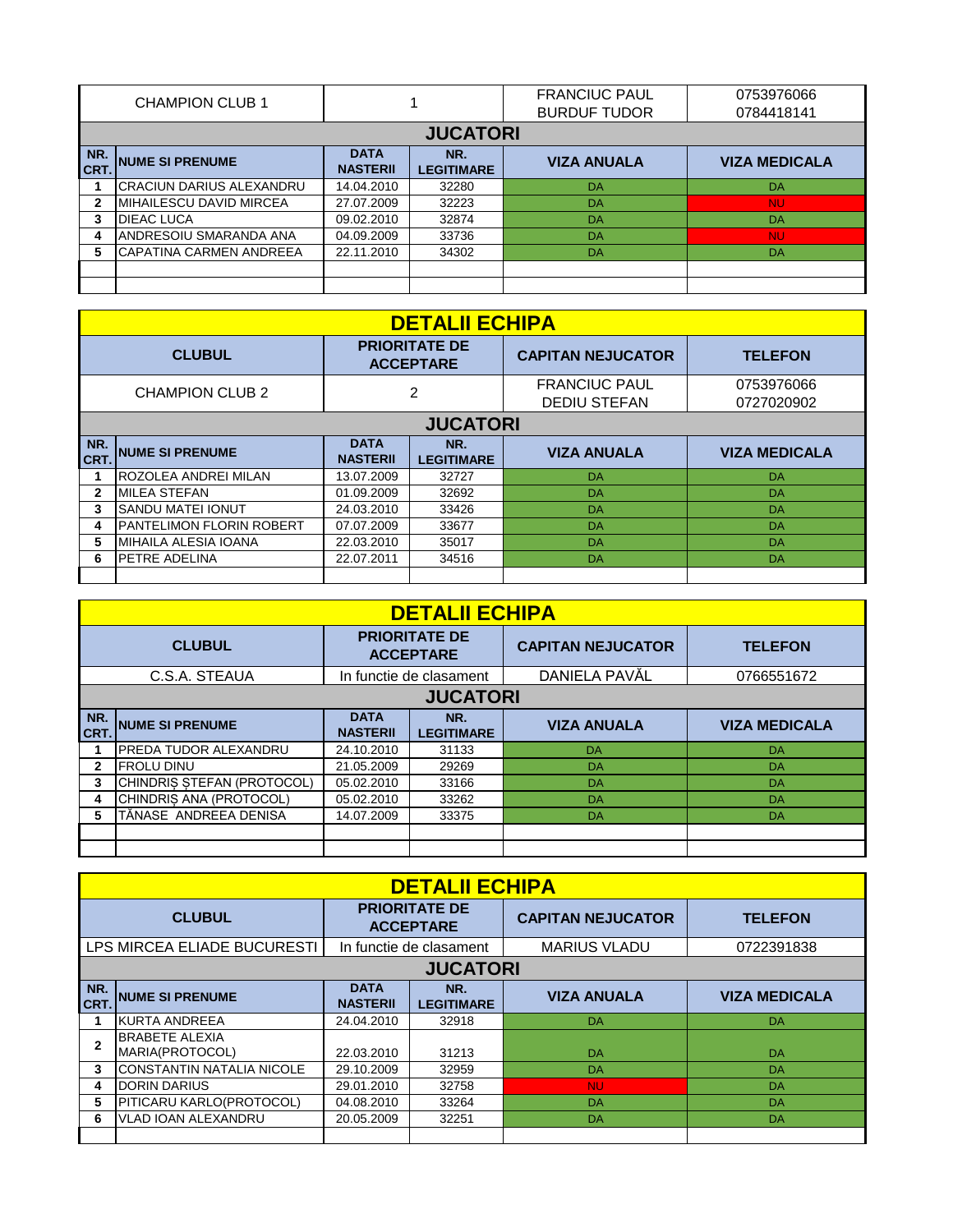|              | <b>DETALII ECHIPA</b>        |                                          |                          |                                |                      |  |  |  |
|--------------|------------------------------|------------------------------------------|--------------------------|--------------------------------|----------------------|--|--|--|
|              | <b>CLUBUL</b>                | <b>PRIORITATE DE</b><br><b>ACCEPTARE</b> |                          | <b>CAPITAN NEJUCATOR</b>       | <b>TELEFON</b>       |  |  |  |
|              | CS MUNICIPAL BRĂILA          | In functie de clasament                  |                          | MĂRCUȚ ANDREI -<br>POPOV LIVIU | 0751229181           |  |  |  |
|              | <b>JUCATORI</b>              |                                          |                          |                                |                      |  |  |  |
| NR.<br>CRT.  | <b>NUME SI PRENUME</b>       | <b>DATA</b><br><b>NASTERII</b>           | NR.<br><b>LEGITIMARE</b> | <b>VIZA ANUALA</b>             | <b>VIZA MEDICALA</b> |  |  |  |
|              | TĂNASĂ NICHOLAS ANDREI       | 28.03.2012                               | 31936                    | DA                             | DA                   |  |  |  |
| $\mathbf{2}$ | MUNTEANU CĂLIN               | 12.07.2011                               | 31554                    | DA                             | DA                   |  |  |  |
| 3            | <b>BOROS STEFANIA</b>        | 09.02.2010                               | 31587                    | DA                             | DA                   |  |  |  |
| 4            | <b>GIUVELIC BRIANA-MARIA</b> | 19.10.2009                               | 30902                    | DA                             | DA                   |  |  |  |
|              | TĂNASĂ ANGELINA-CRISTIANA    | 01.09.2010                               | 31938                    | DA                             | DA                   |  |  |  |
|              |                              |                                          |                          |                                |                      |  |  |  |
|              |                              |                                          |                          |                                |                      |  |  |  |

|               | <b>DETALII ECHIPA</b>        |                                          |                          |                        |                      |  |  |  |
|---------------|------------------------------|------------------------------------------|--------------------------|------------------------|----------------------|--|--|--|
| <b>CLUBUL</b> |                              | <b>PRIORITATE DE</b><br><b>ACCEPTARE</b> | <b>CAPITAN NEJUCATOR</b> | <b>TELEFON</b>         |                      |  |  |  |
|               | <b>TENIS CLUB DAIMON</b>     |                                          | In functie de clasament  | <b>DINESCU CATALIN</b> | 0755688718           |  |  |  |
|               | <b>JUCATORI</b>              |                                          |                          |                        |                      |  |  |  |
| NR.<br>CRT.   | <b>NUME SI PRENUME</b>       | <b>DATA</b><br><b>NASTERII</b>           | NR.<br><b>LEGITIMARE</b> | <b>VIZA ANUALA</b>     | <b>VIZA MEDICALA</b> |  |  |  |
|               | <b>CALAGIU IRIS</b>          | 26.02.2010                               | 33206                    | <b>DA</b>              | <b>NU</b>            |  |  |  |
| $\mathbf{2}$  | GOGONEA RUXANDRA             | 03.08.2009                               | 33340                    | DA                     | DA                   |  |  |  |
| 3             | <b>IONESCU RARES ANDREI</b>  | 02.06.2009                               | 31772                    | DA                     | DA                   |  |  |  |
| 4             | <b>GRIGORE ANDREI BOGDAN</b> | 13.02.2009                               | 30666                    | DA                     | DA                   |  |  |  |
|               |                              |                                          |                          |                        |                      |  |  |  |
|               |                              |                                          |                          |                        |                      |  |  |  |
|               |                              |                                          |                          |                        |                      |  |  |  |

|               | <b>DETALII ECHIPA</b>        |                                          |                          |                              |                      |  |  |  |
|---------------|------------------------------|------------------------------------------|--------------------------|------------------------------|----------------------|--|--|--|
| <b>CLUBUL</b> |                              | <b>PRIORITATE DE</b><br><b>ACCEPTARE</b> |                          | <b>CAPITAN NEJUCATOR</b>     | <b>TELEFON</b>       |  |  |  |
|               | TCM ROMAN                    |                                          | In functie de clasament  | <b>BASTON FELICIA DORINA</b> | 0724654632           |  |  |  |
|               | <b>JUCATORI</b>              |                                          |                          |                              |                      |  |  |  |
| NR.<br>CRT.   | <b>NUME SI PRENUME</b>       | <b>DATA</b><br><b>NASTERII</b>           | NR.<br><b>LEGITIMARE</b> | <b>VIZA ANUALA</b>           | <b>VIZA MEDICALA</b> |  |  |  |
|               | <b>TUDOR THEODOR GABRIEL</b> | 21.06.2011                               | 32313                    | <b>DA</b>                    | DA                   |  |  |  |
| 2             | <b>MANOLACHE ANDREI</b>      | 03.06.2010                               | 33518                    | <b>NU</b>                    | <b>NU</b>            |  |  |  |
| 3             | ANDREI RUXANDRA MARIA        | 09.08.2010                               | 34064                    | <b>DA</b>                    | <b>DA</b>            |  |  |  |
|               | <b>LOGHIN DELIA MARIA</b>    | 26.04.2010                               | 33279                    | DA                           | <b>NU</b>            |  |  |  |
|               |                              |                                          |                          |                              |                      |  |  |  |
|               |                              |                                          |                          |                              |                      |  |  |  |
|               |                              |                                          |                          |                              |                      |  |  |  |

|                                                                                     | <b>DETALII ECHIPA</b>                |                                |                          |                      |                      |  |  |  |
|-------------------------------------------------------------------------------------|--------------------------------------|--------------------------------|--------------------------|----------------------|----------------------|--|--|--|
| <b>PRIORITATE DE</b><br><b>CLUBUL</b><br><b>CAPITAN NEJUCATOR</b><br><b>TELEFON</b> |                                      |                                |                          |                      |                      |  |  |  |
|                                                                                     | <b>C.S. MAJOR BUCURESTI</b>          |                                | In functie de clasament  | <b>FRANCIUC PAUL</b> | 0753976066           |  |  |  |
|                                                                                     | <b>JUCATORI</b>                      |                                |                          |                      |                      |  |  |  |
| NR.<br><b>CRT.</b>                                                                  | <b>NUME SI PRENUME</b>               | <b>DATA</b><br><b>NASTERII</b> | NR.<br><b>LEGITIMARE</b> | <b>VIZA ANUALA</b>   | <b>VIZA MEDICALA</b> |  |  |  |
|                                                                                     | IBADEA LAURENTIU ALBERT<br>ICRISTIAN | 01.03.2009                     | 30880                    | DA                   | DA                   |  |  |  |
|                                                                                     | <b>RADU ANDREI</b>                   | 25.02.2010                     | 32279                    | DA                   | DA                   |  |  |  |
| 3                                                                                   | VARSA ANA IOANA                      | 12.01.2009                     | 32174                    | DA                   | DA                   |  |  |  |
|                                                                                     | OLARIU ANDREEA (PROTOCOL)            | 03.03.2010                     | 31878                    | DA                   | DA                   |  |  |  |
|                                                                                     |                                      |                                |                          |                      |                      |  |  |  |